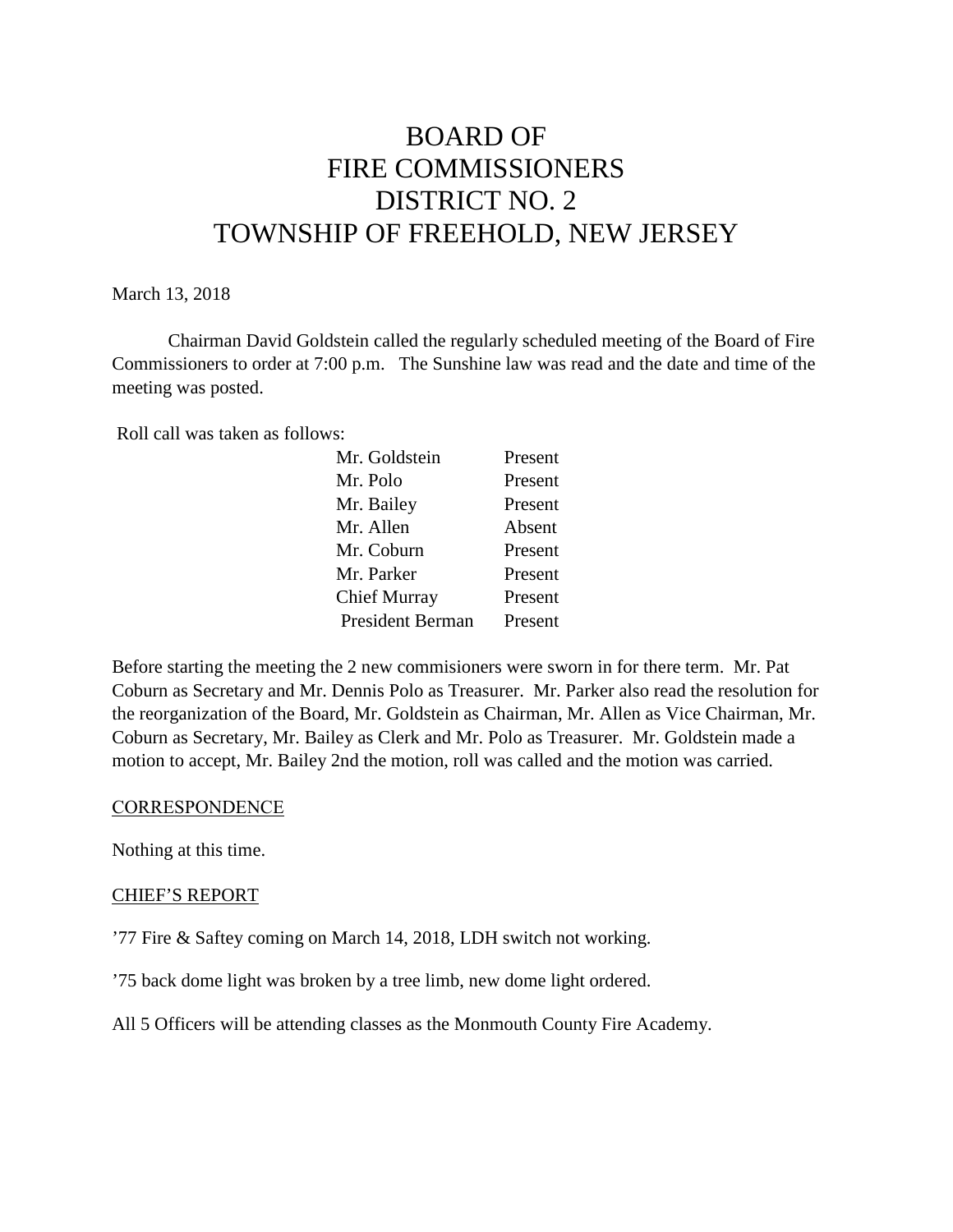New number magnets and wrap for back and side windows of '66 and '67 will cost \$250.00 per vechicle from Big Splash, Mr. Bailey made a motion to purchase,  $2<sup>nd</sup>$  by Mr. Goldstein.

Mike from East Coast is still waiting for the new lights and inverter to come in for '66 and '67.

Per Chief Murray, Independent Fire Company sends there gear out to get cleaned and inspected, the company if Minerva for the cost of \$35.00 per set.

## RADIO AND ALARM

Nothing at this time.

## BUILDING

Daniels Way firehouse new curb is starting to slope, Mr. Polo met with Shore Top Construction, they will replace when weather is permitting.

## INSURANCE

Nothing at the time.

## **MAINTENANCE**

'77 pump test needed.

Fire and Safety will meet with Vinny Lazzara and James Taylor on March 15, 2018 to go over the old '77.

Mr. Bailey reported that helmets need to be replaced every 10 years.

Mr. Bailey contacted Access Health regarding physicals, blood work is not mandatory and EKG's are highly recommended.

#### NEW BUSINESS

Nothing at this time.

#### OLD BUSINESS

Nothing at this time